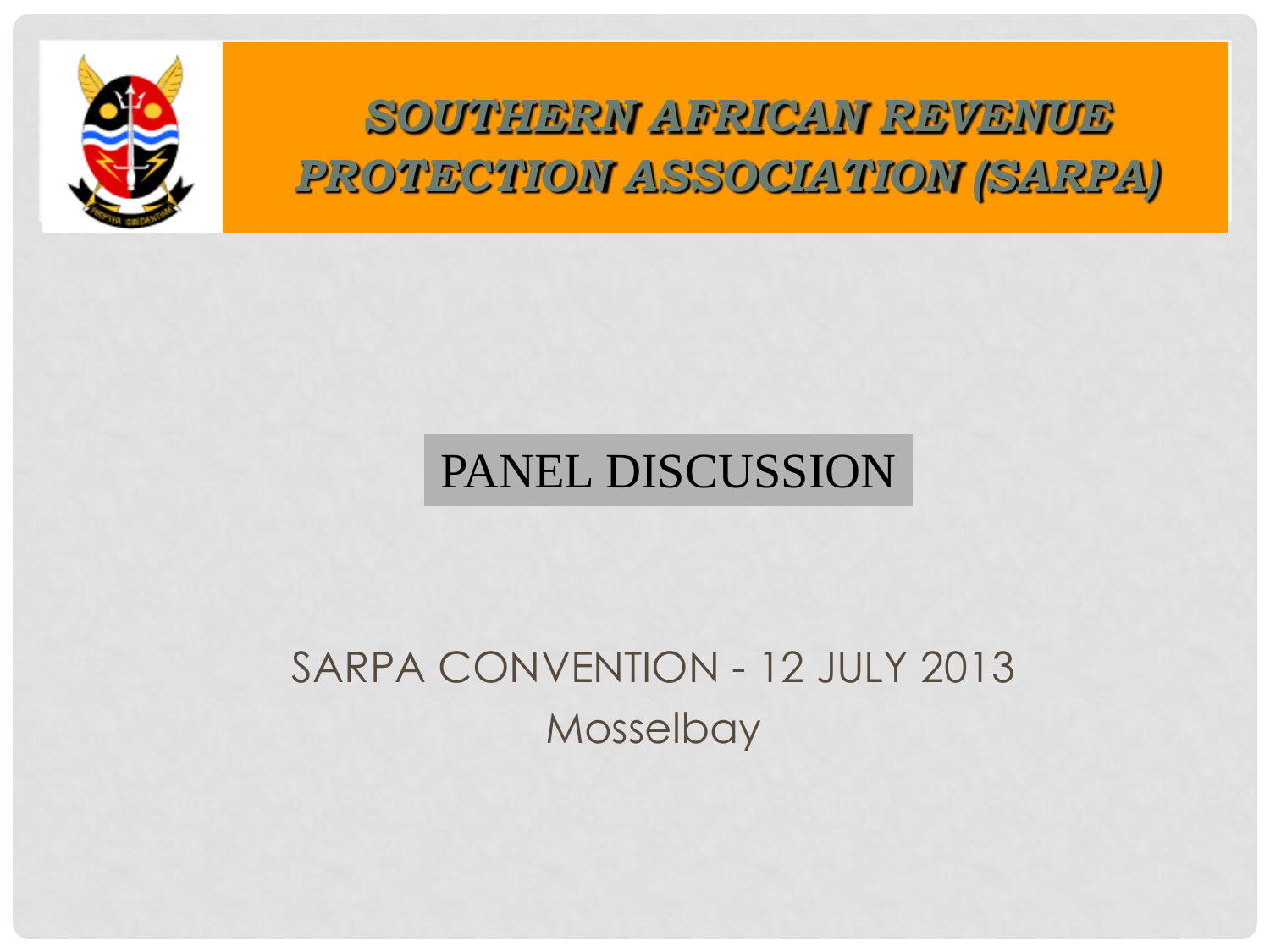

#### WHAT DO WE WANT TO DISCUSS

11. 8

The industry is at a crossroad. Municipalities and Utilities are under pressure to perform, whilst consumers are marching in the streets.

How do we improve service delivery, reduce risk and ensure governance in the electricity and water service delivery industries.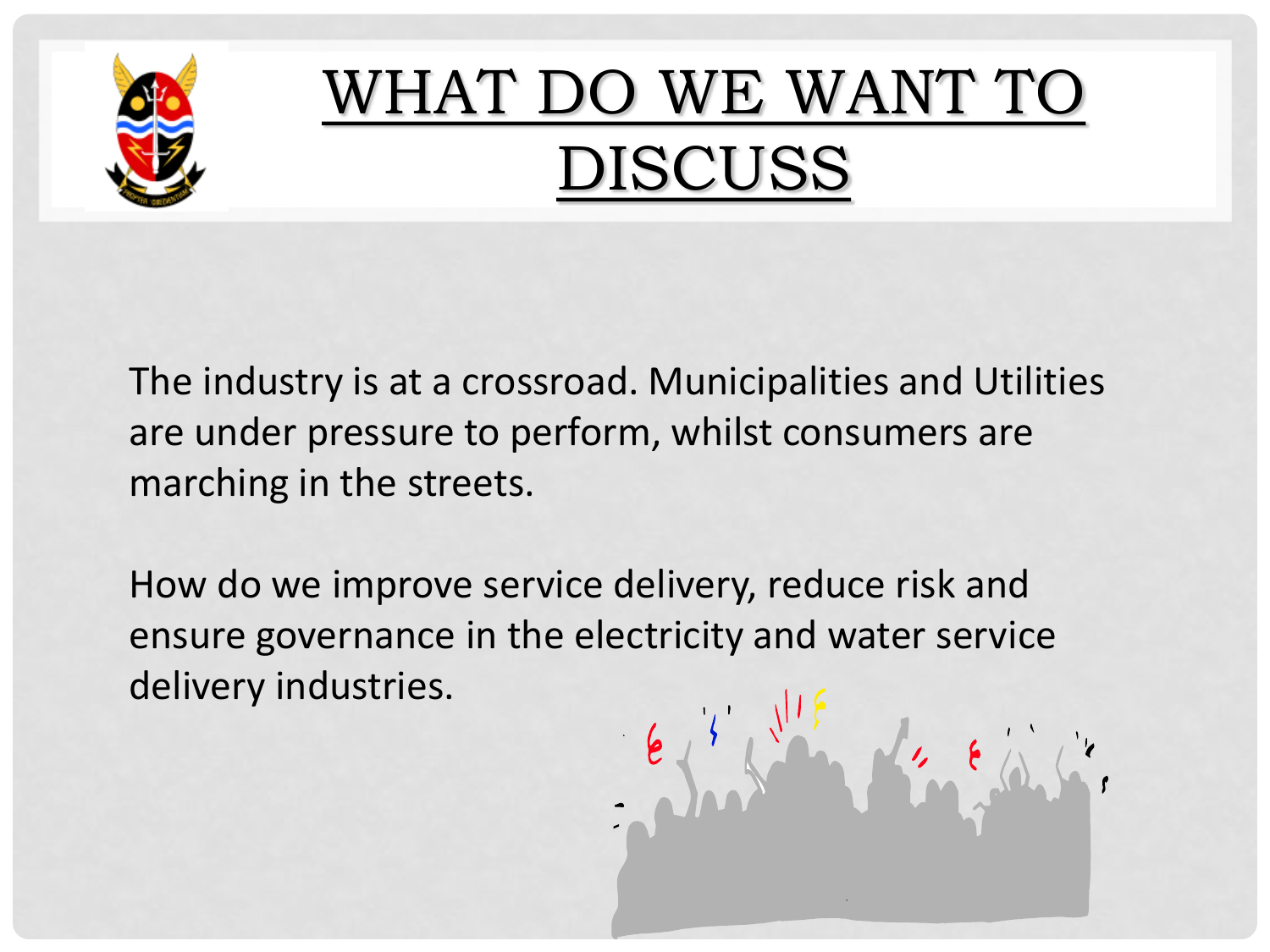

# QUESTIONS TO BE ASKED

- 1. What are the 5 major threats within the water and electricity distribution industry today?
- 2. What is the potential business impact on service delivery and the distribution industry?
- 3. How do we address these threats?
- 4. What needs to change and over what time period?
- 5. Who has the authority to change everything?
- 6. Do we have a focused approach to fixing problems?
- 7. Are we making people "accountable"?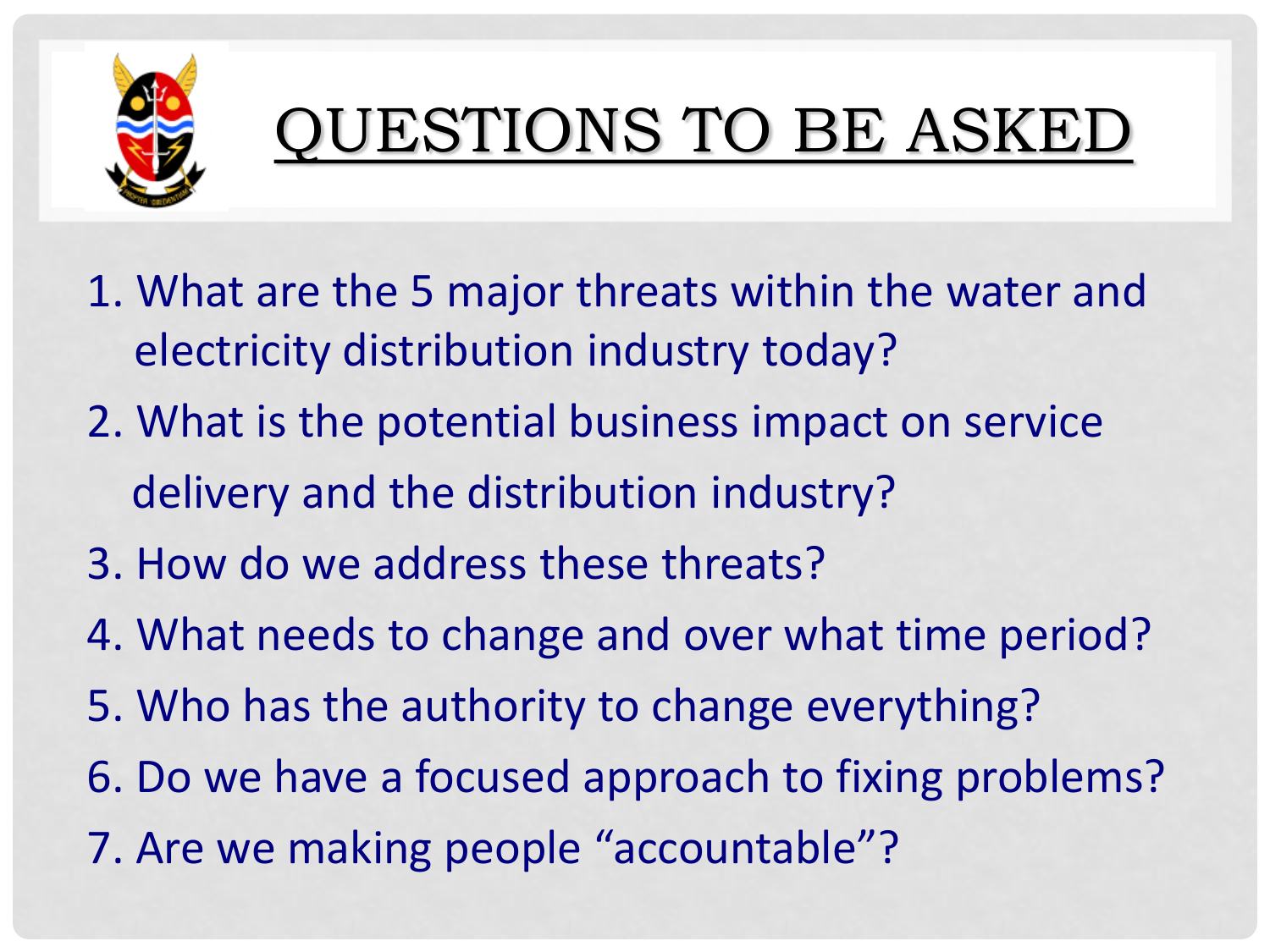

# QUESTIONS TO BE ASKED

- 8. How can we change society's mind-set that electricity or water theft is a right?
- 9. How can we minimize the impact politics play where illegal connections are concerned?
- 10. How can we obtain funding of electrification projects to counter illegal connections?
- 11. Are we protecting our staff adequately whilst removing illegal connections?
- 12. Do we have enough dedicated and trained staff in the field to perform all tasks?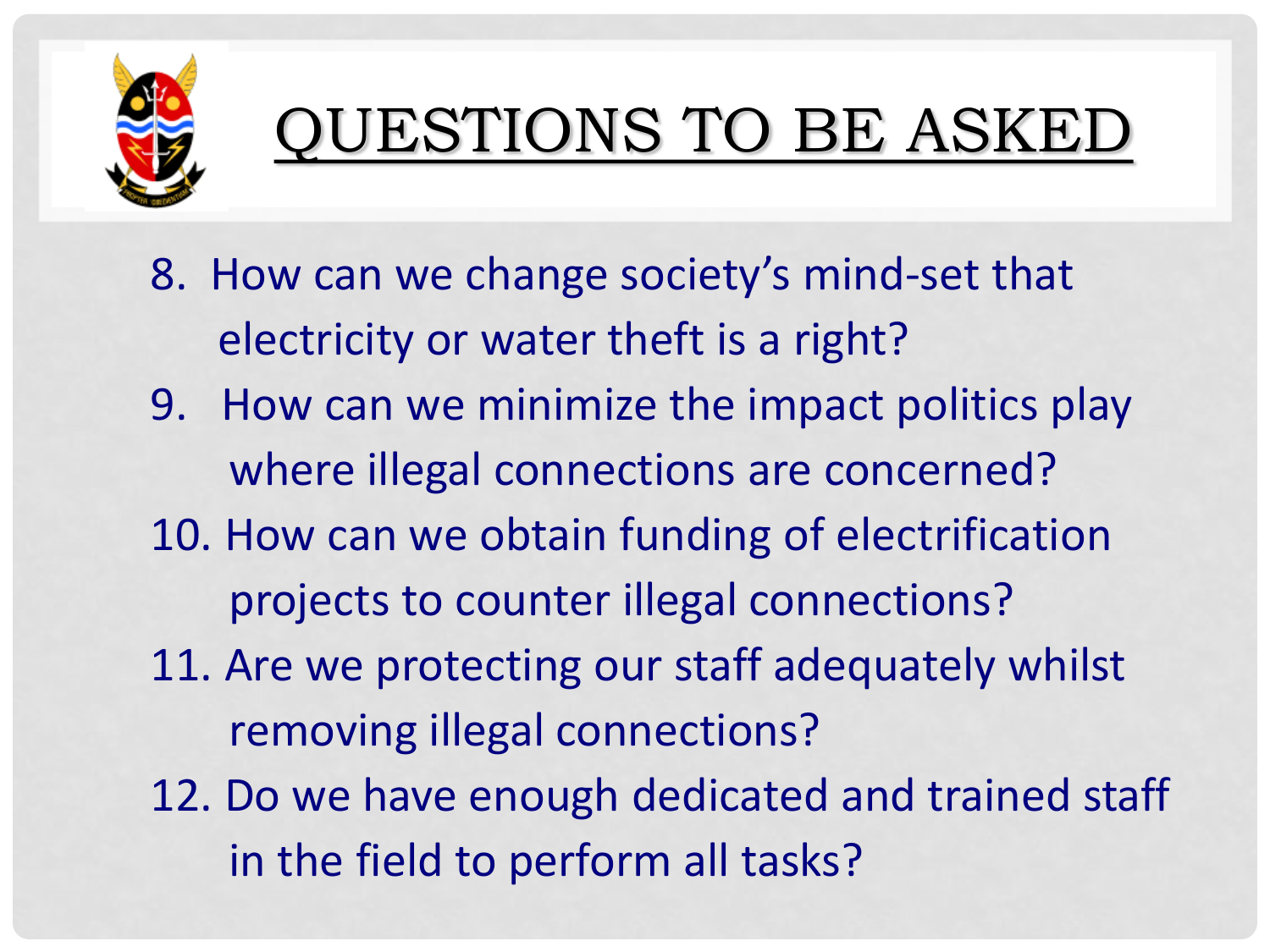

# QUESTIONS TO BE ASKED

- <u>What are the 5 major threats in the water and electricity distribution industry</u>
- 2. What is the potential business impact on service delivery and the distribution
- 3. How do we address these threats?
- 4. What needs to change and over what time period?
- 5. Who has the authority to change everything?
- 6. Do we have a focused approach to fixing problems?
- Are we making people "accountable"?
- 8. How can we change society's mind-set that electricity or water theft is a right?
- How to minimize the impact politics play in removing illegal electricity connections?
- 10. How can we obtain funding of electrification projects to counter illegal connections?
- Are we protecting our staff adequately whilst removing illegal connections?
- Do we have enough dedicated and trained staff in the field to perform all tasks?